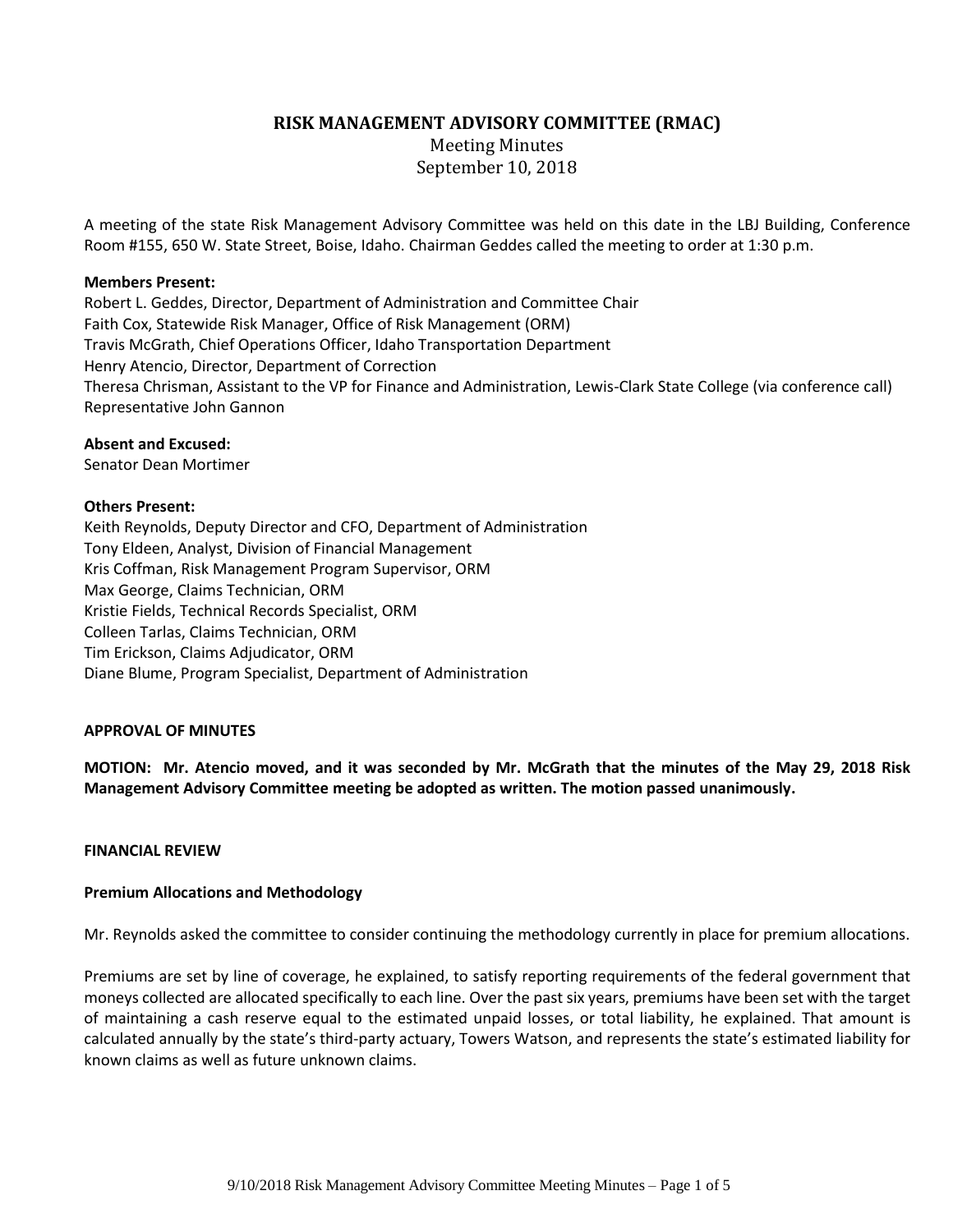Estimated premiums for liability coverage has risen due to an increase in claims against the state. In addition, there was a recent case which resulted in a judgement for \$1.5 million against the state. This judgement is being appealed, but It had a large impact on estimated unpaid losses, he said. Comparative losses went from \$9.6 million in FY19 to \$11.4 million in FY20. Compounded with that, he continued, agency receipts for FY19 are \$2.9 million which is quite a bit less than projected claims expense. At the time the premium level was set, it was expected there would be an excess reserve balance, so premiums were reduced to draw down the reserve. Consequently, agency receipts are going from \$2.9 million in FY19 to \$6.7 million in FY20 to make up for under-collecting, under-reserving, and in anticipation of increases in future claims.

Although liability billings will increase by \$3.8 million in FY20, considering all lines of coverage, the average increase in agency premiums is 33%. This is because the property line of coverage decreased significantly due to the efforts of Ms. Cox in reducing the state's premium charge paid to its outside insurance company, he said. Further, the department deviated a bit from its typical cyber liability model because the state's insurance policy has a million-dollar deductible and our actuary estimated a reserve quite a bit lower. The actuary recommended, and the committee approved the premium be set based on the premium paid to the state's outside insurer, estimated losses, and \$333,000 in additional reserves to build up a million-dollar reserve level.

A two-year build-up of the reserve was considered, but dismissed, he said, because the 3-year method takes advantage of the actuarial estimate making sure there is no subjectivity involved. There was also the fear that if the data was smoothed the state may not collect enough, have another bad year, and end up in a worse position. The Division of Financial Management was in favor of keeping the same methodology but suggested the issue be taken to this committee for consideration.

Finally, he distributed a graph to show the impact of annual agency billings over the last six years. He said the rate increases are tied in part to some large whistleblower claims and the "Me Too" movement. He said he anticipates the rates to return to a more level rate.



**MOTION: Mr. McGrath moved, and Representative Gannon seconded that the committee approve the continued use of current methodology in the establishment of reserves. The motion passed unanimously.**

### **UPDATE FROM STATEWIDE RISK MANAGER**

**July Renewals**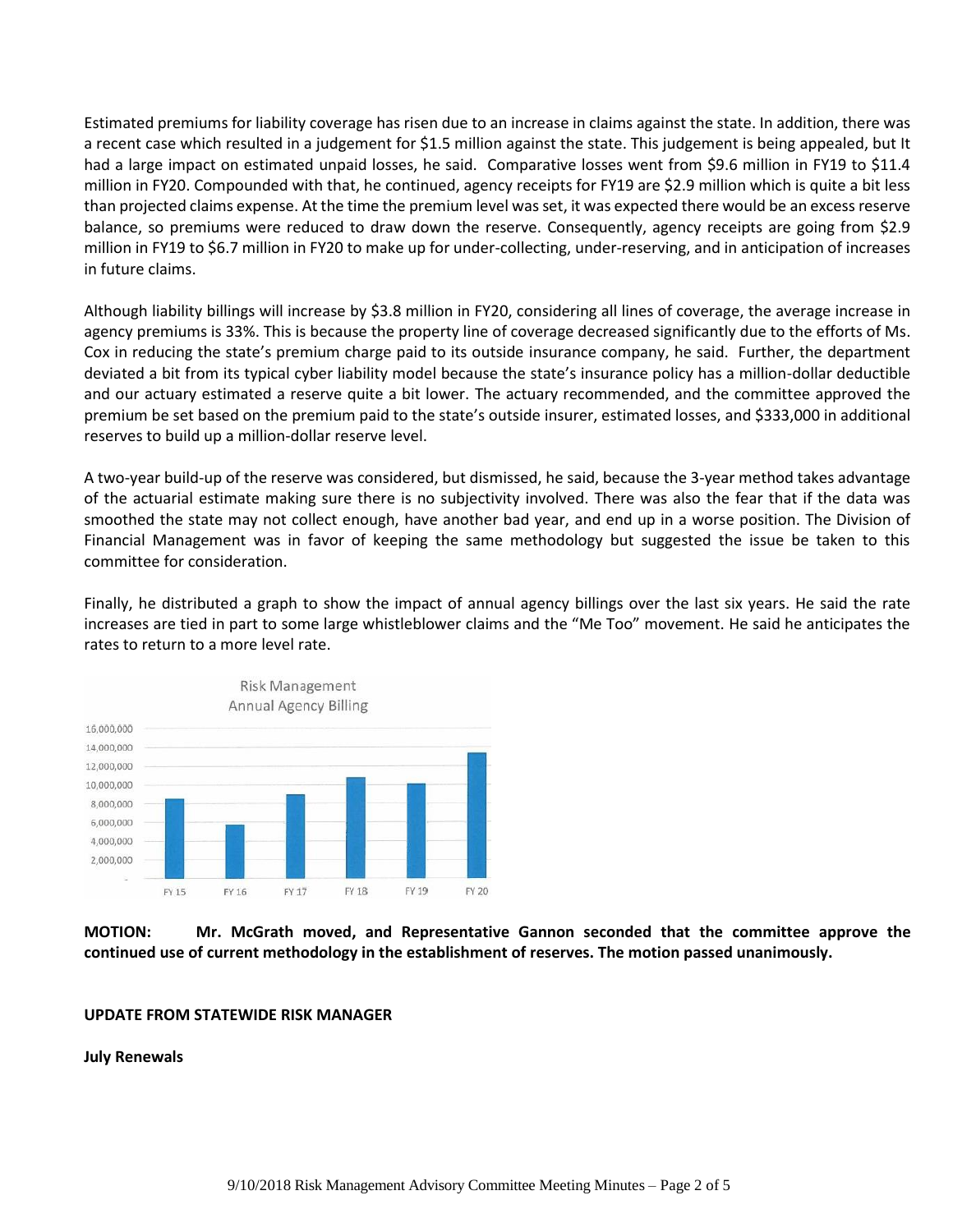FY19 coverage has been put in place for Property, Boiler/Machinery, stand-alone Terrorism, Out-of-State Workers Compensation, Cyber Liability, and Employee Bond/Crime, Ms. Cox explained. Total insured values for renewal increased by 11%. Property values went up from \$7.3 billion to \$8.2 billion, largely due to the acquisition of the Chinden Campus; nevertheless, premiums only went up from \$3.3 million to \$3.5 million, she said. In part, this was due to the negotiation of a stand-alone terrorism policy that was \$55,000 less.

# **FY19 Claim Results**

In FY17, she pointed-out, there are 1,083 total claims to date and in FY18 there are 878. This is a snap shot in time comparing numbers in 6/30/17 versus 6/30/18. Liability claims went down in FY18 from 443 to 239. Many of the liability claims in FY17 were pothole claims during the prior harsh winter weather. Those type of claims are not covered by the state. Of the 443 claims in FY17, only 3 ended up in litigation; however, of the 359 claims in FY18, 14 are in litigation. She suggested that because of some recent large awards to whistleblower claims, attorneys are not waiting to file lawsuits. This has significantly increased the state's litigation costs. Typically, litigation rates are about .5% but for FY18 they are 4%.

Auto liability has decreased, she continued, and cyber liability has remained constant with one claim in each FY17 and FY18. Property claims are way down going from \$2.19 million paid out in FY17 to \$809,174 in FY18. Boiler/machinery claims are also down and there were no claims for employee bond/crime for either year. Auto physical damage has remained constant and Inland Marine claims were down, as well. In summary, overall claims experience is good except for the liability line of coverage.

# **Liability Trends**

There has been an increase in whistleblower claims, she reported. The intent of these type of claims is to report waste by an employee in a protected activity; however, District Courts are determining that any sort of activity reported is protected. There have been several of these claims recently and they very difficult to defend, she said. The judgement for one such claim was for \$1.5 million. The state asked that the amount be reduced to the \$500,000 tort claim cap, but the judge subsequently split the amount and awarded \$1 million, ruling two occurrences. This case is currently being considered at the Supreme Court. This and other cases, now at the Supreme Court, could set precedent and have a significant impact on the state.

Another issue the Supreme Court is considering is statute of limitations. With the "Me Too" movement there have been several claims surface from past juvenile correction inmates, she said. Minors must report within a certain timeframe but several claims have made it to the Supreme Court that were reported outside that timeframe.

Representative Gannon inquired about the extent of employee actions that are covered by the state's risk insurance. Ms. Cox responded that if a claim is made toward an employee, the state will defend that employee until such a time when the state becomes aware the employee was engaged in illegal activity or the employee acted outside the course and scope of their job.

## **New Auto Property Damage Deductible**

The new auto property damage deductible was implemented in July, she reported. Since, staff as received inquiries from many agencies that want to learn about safety programs and why the claims are occurring in the first place. Another recent change was increase of the rental car deductible to \$2,500 if agencies rent outside the Enterprise contract. This contract was negotiated to provide coverage for property damage and liability. Some agencies rent cars outside of the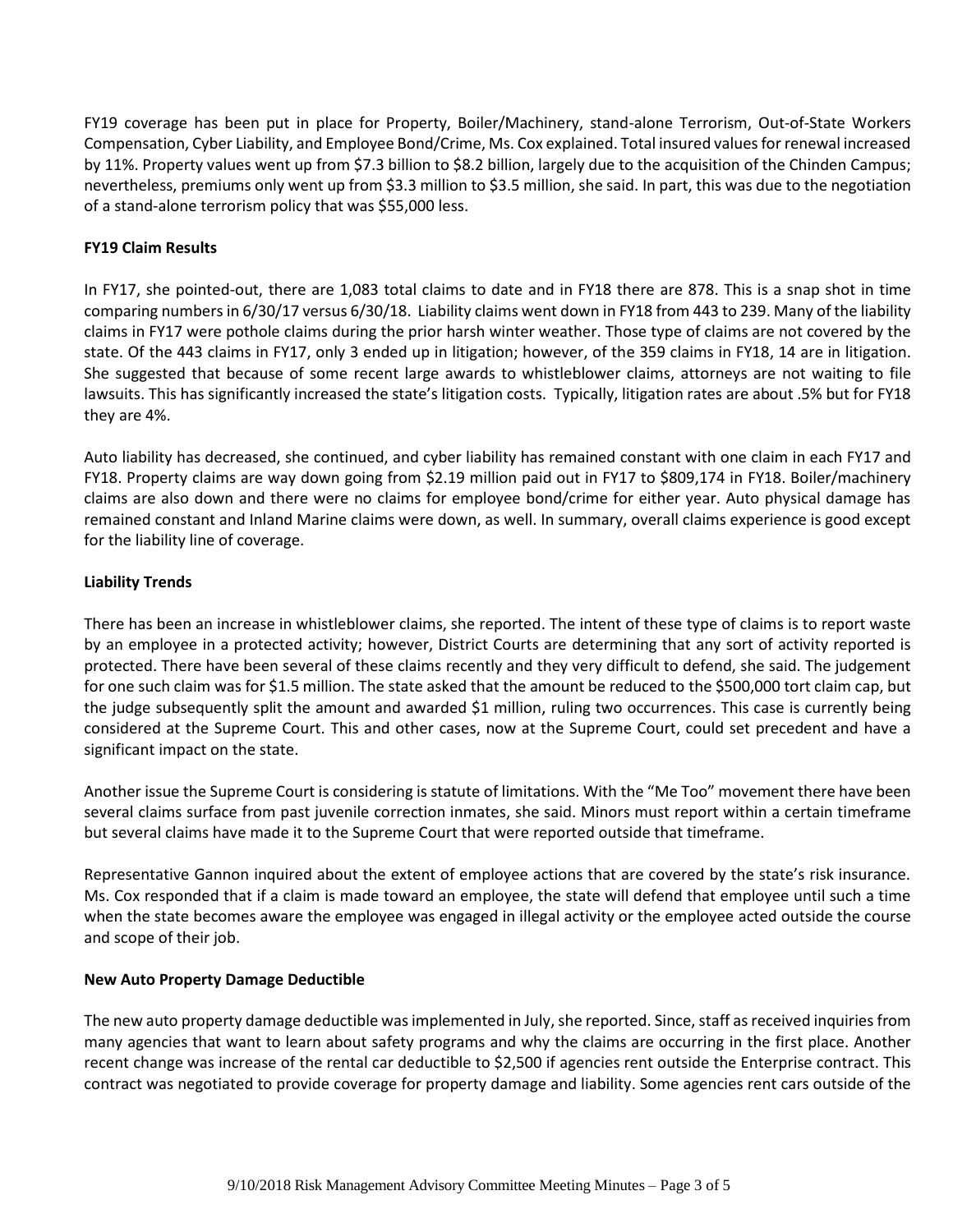contract which imposes a huge exposure to the state, she explained. By the next meeting, she said, she will have some figures to report on the effects of these new policies.

### **New Risk IT System (RMIS) RFP**

Ms. Cox thanked the committee for supporting a new IT system. The current one is so antiquated it is difficult to extract information. Larger agencies will be involved in its design to offer feedback on their needs as users, she said.

### **June Claims Litigation Seminar**

There were over 90 attendees at Risk Management's June Litigation Seminar, she reported. Speakers offered an introduction to some of the litigation strategies currently being encountered such as the Reptile Theory. Subsequently, the Attorney General's Office offered a more in-depth seminar with instruction how to defend against some of those strategies.

## **Upcoming October 23rd All-Agency Training**

She distributed the agenda for the upcoming all-agency training and explained that based on direction from this committee, the top six priorities will be addressed, as follows:

- The Idaho Human Rights Commission Process, What an Agency Should Expect *Benjamin Earwicker, IHRC Administrator*
- Idaho Cyber Coverage What's Covered, What's Not? What to do when a Loss Occurs *Faith Cox, Statewide Risk Manager along with a Representative of the Office of Information Technology Services*
- How to Decrease your Workers Compensation Costs *Jennifer Reyment, State Insurance Fund*
- How to Start an Auto Safety Program *Jim Smith, Arthur J. Gallagher*
- Risk Management 101 Best Practices when Working with Risk Management *Risk Staff*
- Idaho Claims Trends-How to Keep your Agency Out of Trouble *Faith Cox, Statewide Risk Manager*

Chairman Geddes suggested members of the advisory committee attend this training. Ms. Cox noted the session will be videotaped and available on the Risk Management website.

### **State Risk Insurance Management Association (STRIMA) 2020 Conference**

The state of Idaho will host the STRIMA conference in September of 2020, she explained. This week-long event will be a huge undertaking for staff, as typically there are about 300 attendees.